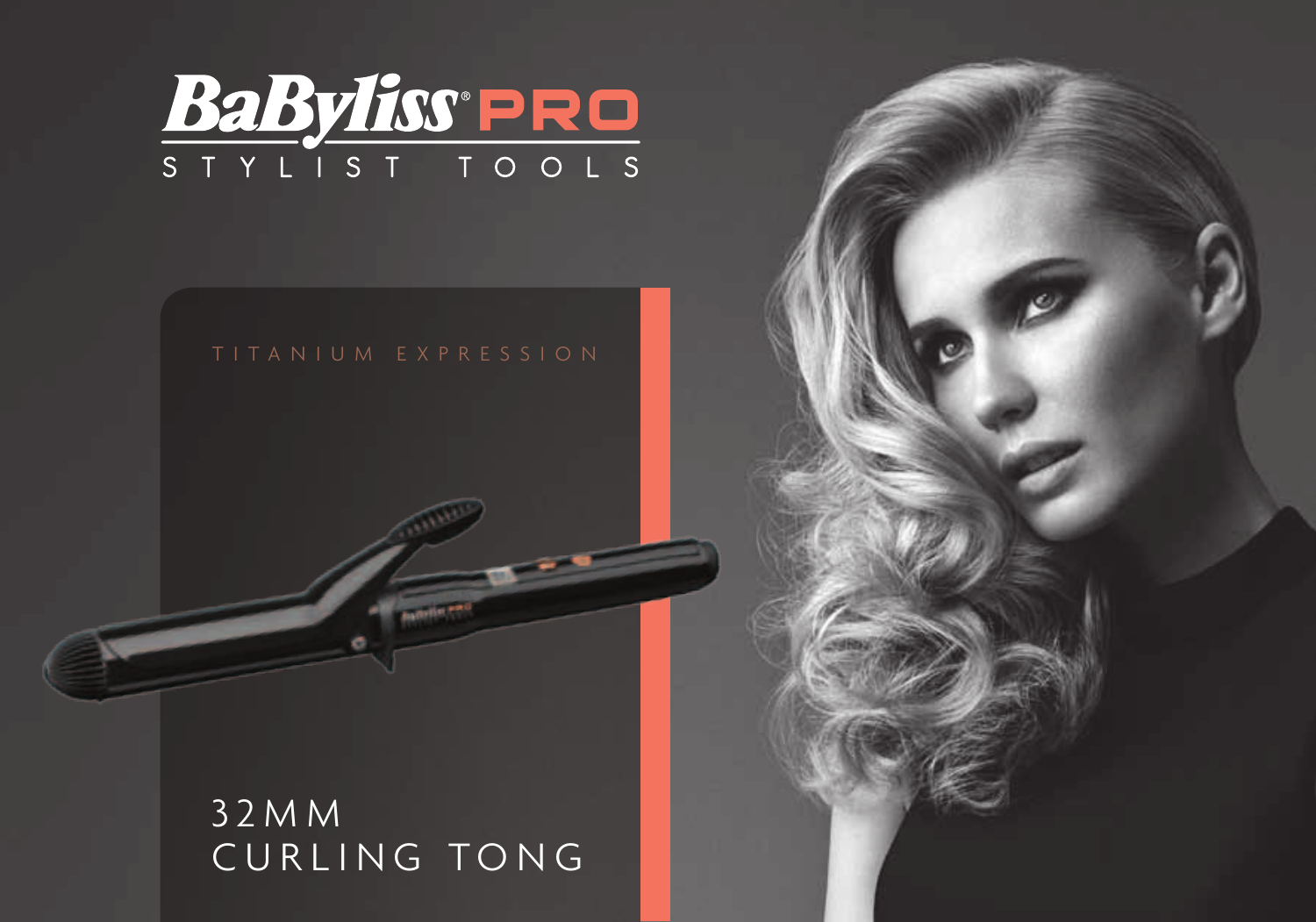BAB2875U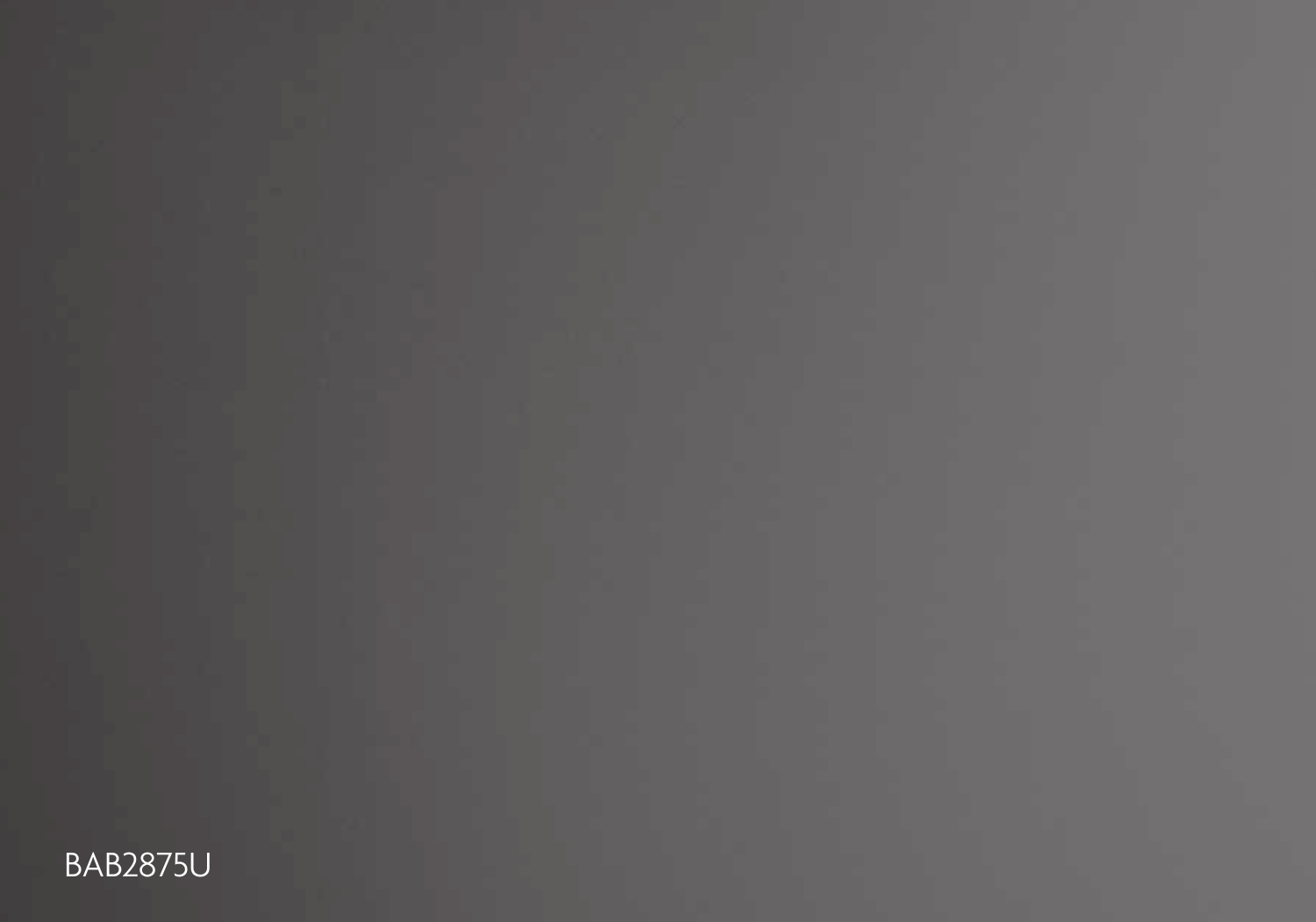#### CONGRATULATIONS ON YOUR TITANIUM EXPRESSION PURCHASE

With over 50 year's heritage, BaByliss PRO remains the choice of the world's best professional stylists. When it comes to perfectly styled hair our mission is to create styling tools that delivery the very highest results.

We hope you enjoy using your new product from our Titanium Expression range; a luxurious collection of professional hair tools that combine high-fashion styling with innovative technology to help you achieve fast, long-lasting results with a flawless finish for salon performance every time.

 $CFRA$ 

Superior titanium-ceramic with ultra-advanced ceramic heaters delivering constant, regulated temperature control for fast, long-lasting results

with a flawless finish.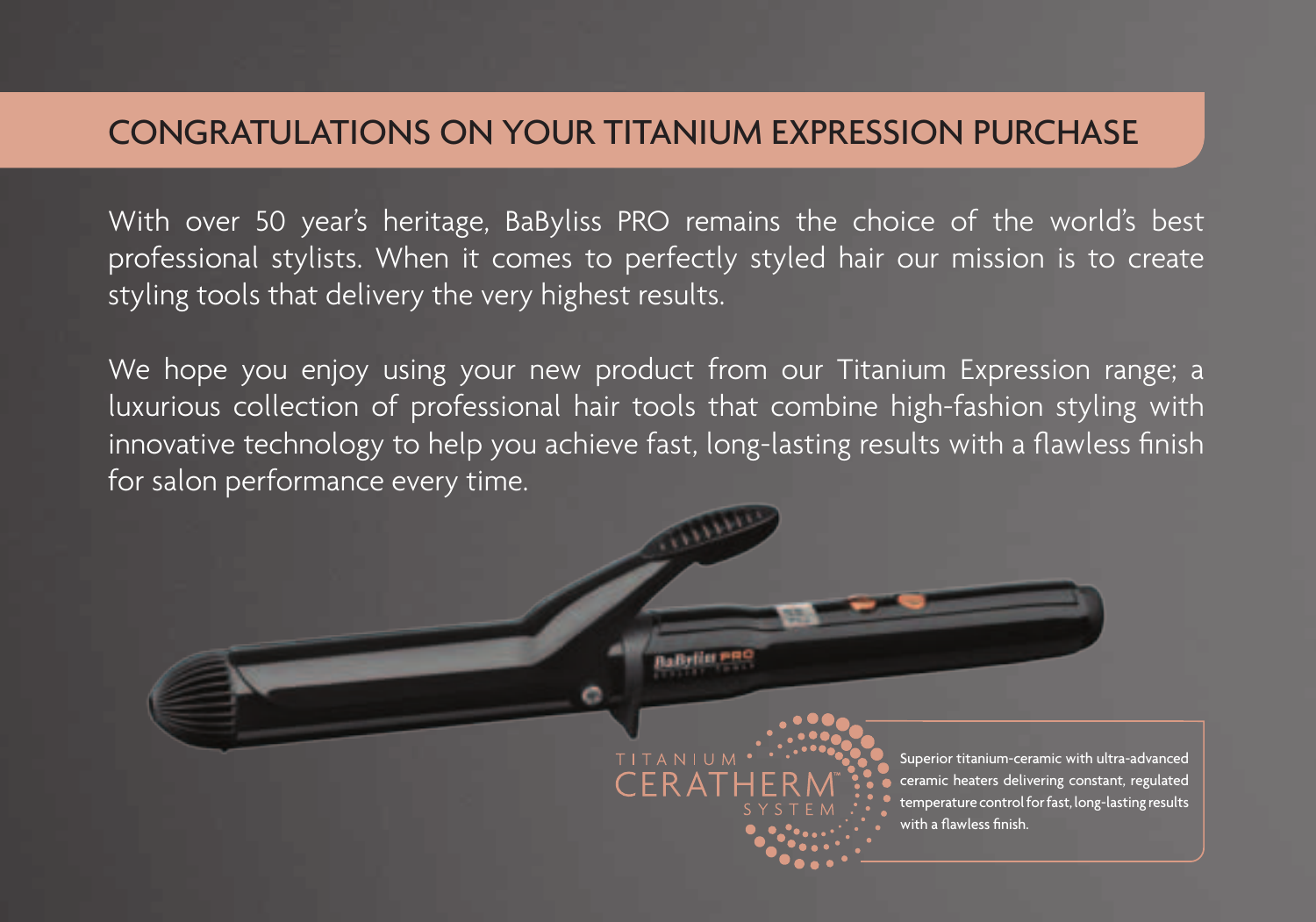# Important Safety Cautions

- Please retain these instructions for future reference.
- This appliance should only be used as described within this instruction booklet.
- WARNING! Polythene bags over product or packaging may be dangerous. To avoid danger of suffocation, keep wrapper away from babies and children. These bags are not toys.
- WARNING! Do not use this appliance near water contained in basins, bathtubs or other vessels.
- Do not use the appliance in the bathroom.



• Do not immerse the

appliance in water or other liquids.

- This appliance should only be used as described within this instruction booklet.
- Always inspect the appliance before use for noticeable signs of damage. Do not use if damaged, or if the appliance has been dropped. In the event of damage, contact the Conair Customer Care Line (refer to 'UK After Sales Service' section for further information).
- Do not use the appliance if the cord is damaged. In the event of damage, discontinue use immediately. If the cord is damaged it must be replaced by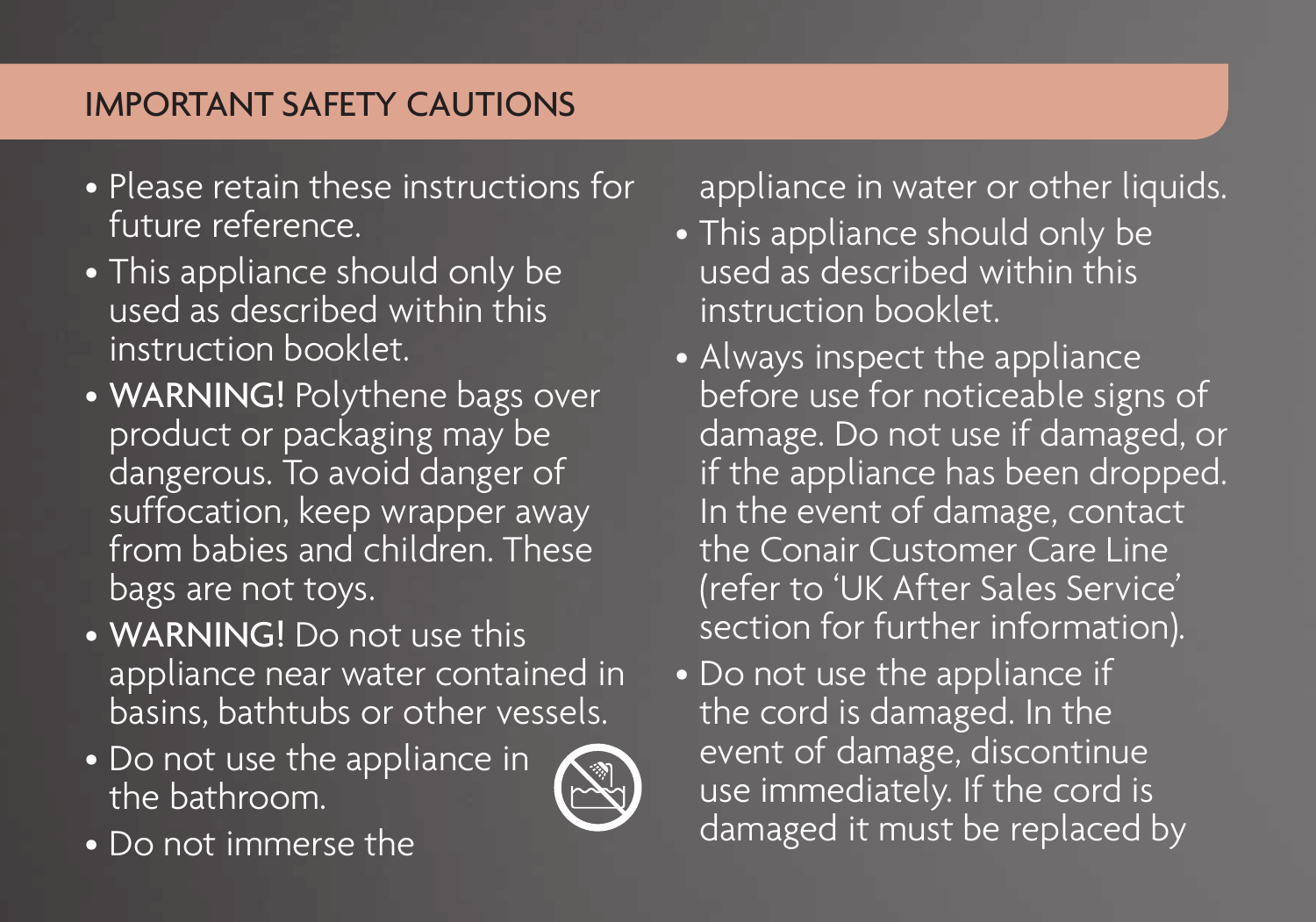the manufacturer. Return the appliance to the Conair Service Centre (refer to 'UK After Sales Service' section for further information).

- Do not leave the appliance unattended when switched on or plugged in.
- Do not place the appliance on any heat sensitive surface whilst in operation.
- Take care to avoid the hot surfaces of the appliance coming into direct contact with the skin, in particular the ears, eyes, face and neck.
- This appliance should not be used by adults or children whose lack of experience, product knowledge or disability might

cause a hazard, unless they have been correctly instructed and are adequately supervised.

- Children should always be supervised to ensure that they do not play with this product.
- Allow appliance to cool before storing away.
- After use, do not coil the cord around the appliance as this may cause damage. Instead, coil loosely by the side of the appliance.
- This appliance complies with the requirements of Directives 04/108/EEC (Electromagnetic Compatibility) and 06/95/EEC (Electrical Safety of Domestic Appliances).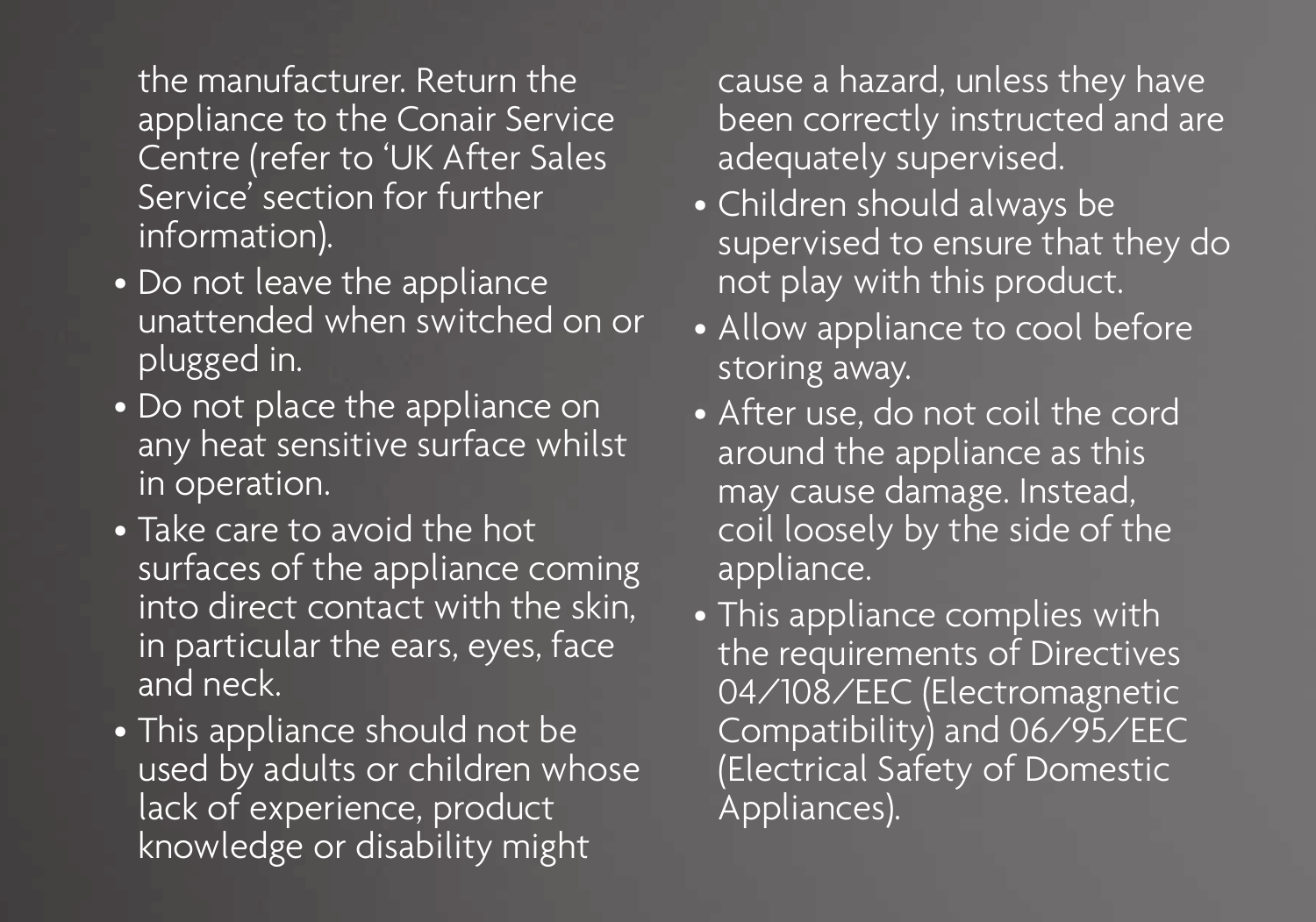#### GETTING TO KNOW YOUR CURLING TONG

Create soft curls and waves with this 32mm Curling Tong featuring up to 210°C high heat and digital temperature control. Ultra-advanced ceramic heaters deliver constant, even heat distribution for fast, long-lasting results and the superior titanium-ceramic barrel with a super-smooth finish leaves hair frizz-free with added shine.

#### **FEATURES**

- 32mm barrel with superior titaniumceramic for added shine
- Ultra-advanced ceramic heaters for constant, regulated temperature control
- 15 second heat up and instant heat recovery
- High heat performance up to 210˚C for long-lasting results
- 11 digital temperature settings for enhanced hair protection on all hair types
- Stay cool safety tip
- Auto shut-off for added safety
- Salon length 2.7m swivel cord for ease of use
- Heat mat with storage compartment for convenience and safety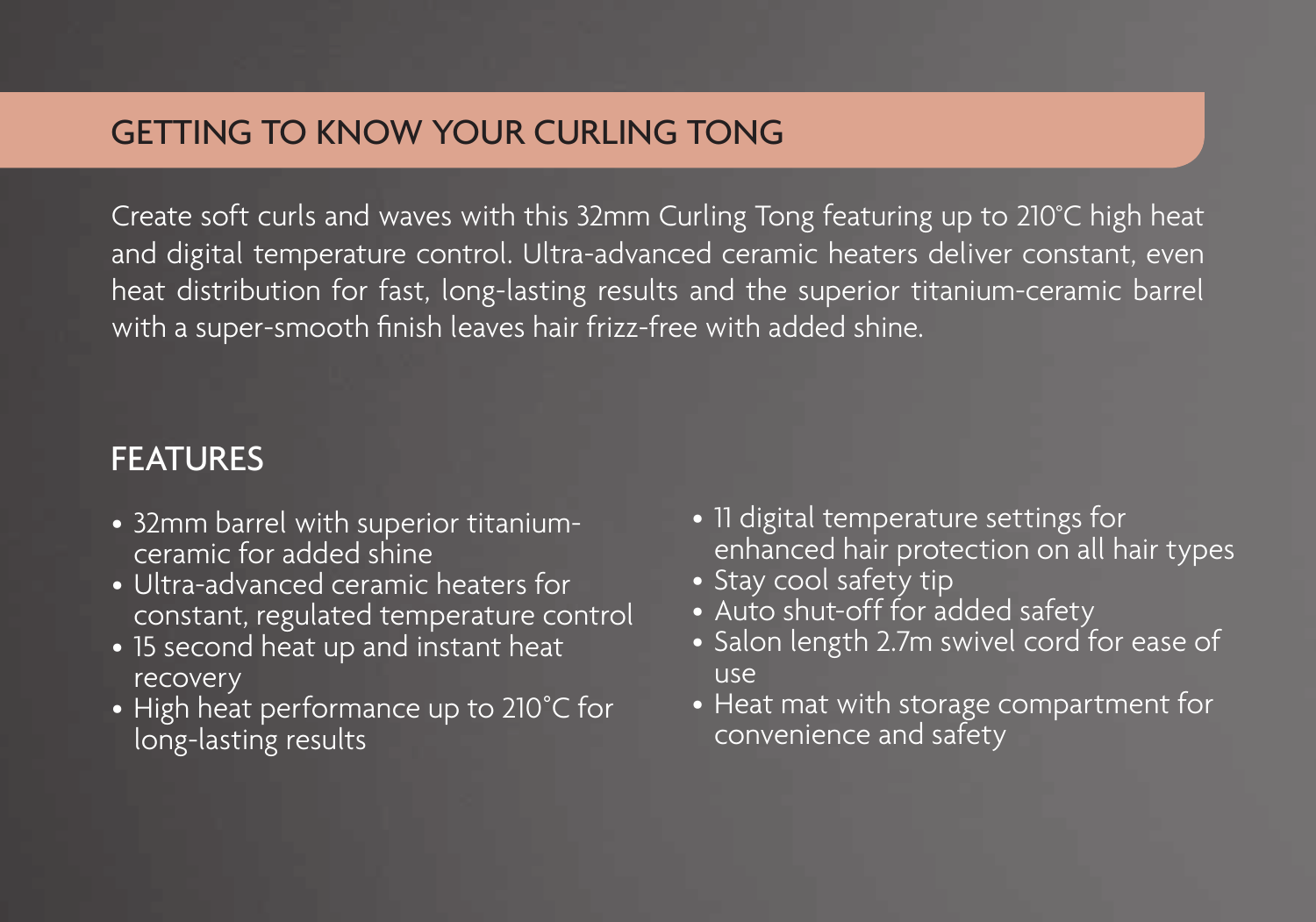# OPERATING FEATURES

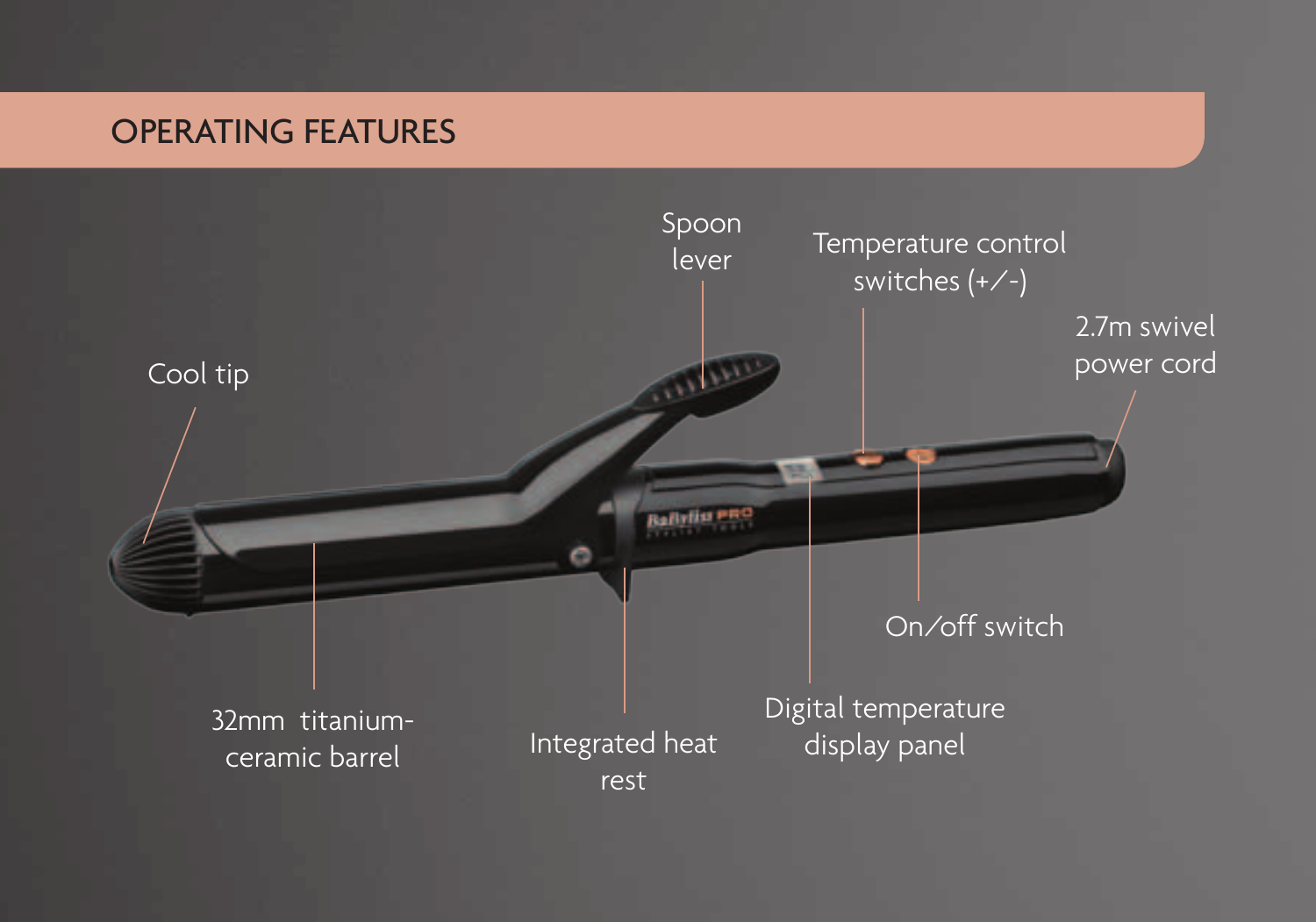#### FINDING THE CORRECT HEAT SETTING FOR YOUR HAIR TYPE

There are 11 temperature settings to select from (160°C-210°C) for enhanced hair protection on all hair types. Use the guide below to find the correct temperature for your hair category. We recommend you always start with a lower temperature and increase gradually if required.

| Hair Type<br>Description              | Very Fine,<br>Fragile Hair | Reglarly<br>Coloured or<br>Highlighted<br>Hair | Fine, Easy to<br>Curl Hair | Normal<br>Textured<br>Hair | Naturally<br>Curly or<br>Wavy Hair | Thick or<br>Coarse Hair |
|---------------------------------------|----------------------------|------------------------------------------------|----------------------------|----------------------------|------------------------------------|-------------------------|
| Recommended<br>Temperature<br>Setting | $160^{\circ}$ C            | $170^{\circ}$ C.                               | $180^{\circ}$ C            | $190^{\circ}$ C            | $200^{\circ}$ C                    | $210^{\circ}$ C         |

IMPORTANT! This applicance is designed to reach very high temperatures. If the maximum setting is too hot for the hair type then select a lower temperature setting.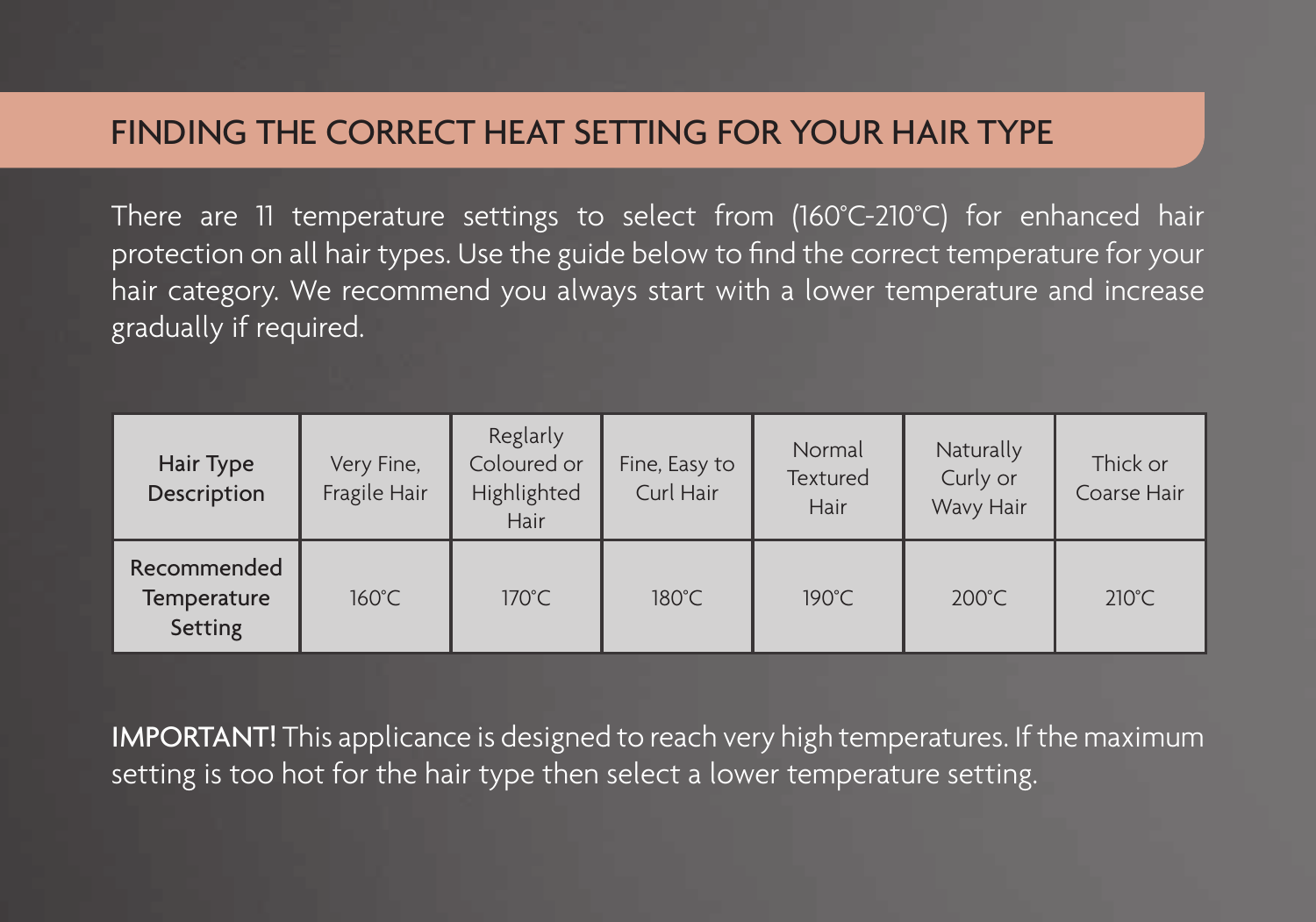#### HOW TO USE YOUR CURLING TONG

WARNING! This appliance reaches up to 210°C, please take care to avoid the hot barrel coming in to direct contact with the skin, in particular the ears, eyes, face and neck.

CAUTION! Do not place the appliance on any heat sensitive surface whilst in operation. Use the heat mat provided to protect the work surface whilst styling your hair.

- Ensure your hair is completely dry and combed through before use.
- Press the button marked ' $1/0$ ' to switch the styler on. The temperature display panel will begin to flash 160°C.
- The styler will automatically adjust to the 160°C temperature setting each time it is switched on and this will be displayed on the LCD screen. IMPORTANT! Within 4 seconds of turning the styler on, the temperature setting will automatically lock. You are able to adjust the temperature setting immediately after switching on the styler, however if the temperature locks, hold down either the '+/-' buttons for 1-2 seconds to change the temperature.
- The temperature increases in 5°C increments for specific temperature control (160°C-210°C). NOTE: Always start with a lower temperature setting and increase gradually if required.
- The temperature on the display will flash while the styler is heating up to the selected temperature. You may still change the temperature setting at this time.
- When the selected temperature has been reached, the temperature display will stop flashing.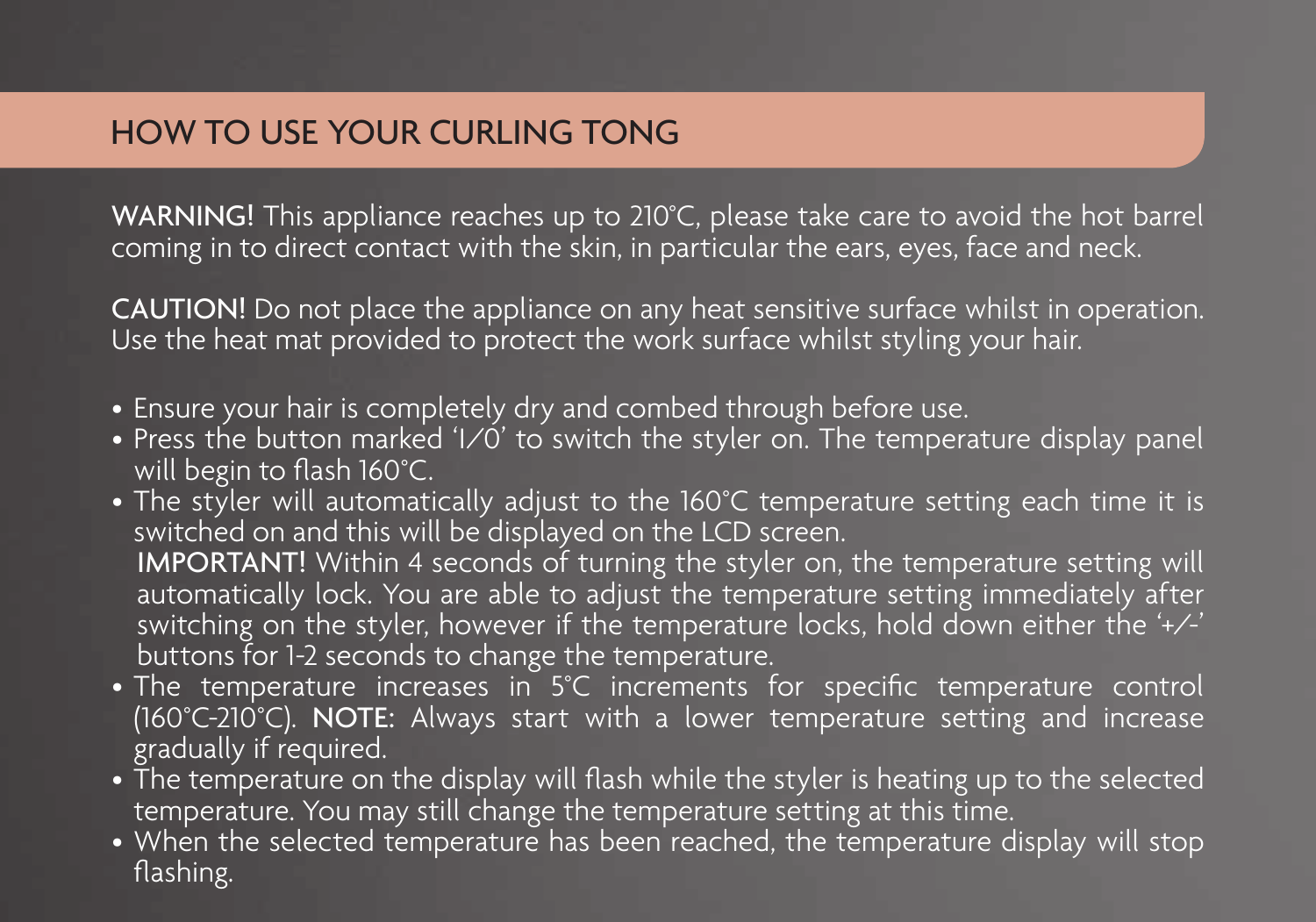# STYLING ADVICE

- Section dry hair evenly and comb through before styling.
- Press the lever and place the tong midway up the hair section and spread hair evenly between the lever and the barrel.
- Once hair is in place carefully let go of the lever so the hair is held securely between the lever and the barrel. Gently slide the tong down to the hair ends. NOTE: If using this product on someone else, wrap all the hair section around the barrel before you let go of the lever.
- Wind the hair around the barrel at a slight angle, so the hair wraps around the barrel in a spiral motion. As you wind the hair around the barrel, ensure the hair is distributed evenly so the entire section is touching the barrel; try not to overlap the hair.
- Hold in place for 5-8 seconds depending on the texture and length of the hair.
- To remove the tong from the hair, press the lever and pull tong away.
- Allow the curl to cool before styling it further.
- Repeat as necessary through the remaining sections. Use the heat protection mat to place your styler on between each section to protect surfaces.
- After use, press and hold the 'I/O' button for 1-2 seconds to switch your styler off and unplug.
- Allow to cool completely before storing away. For extra protection, wrap the styler in the heat protection mat.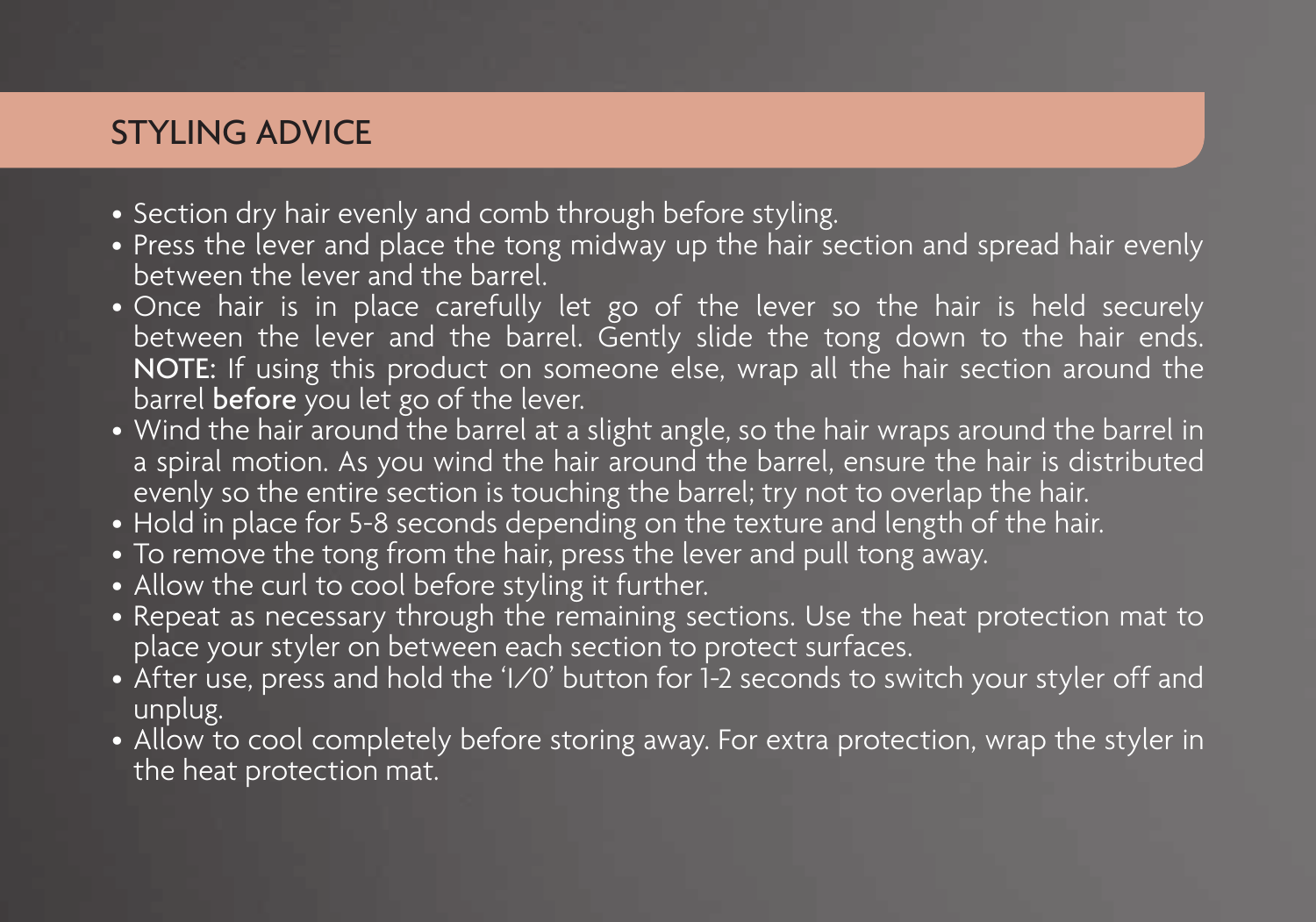#### HELPFUL HINTS

- Use your curling tong to add volume to the roots.
- Section dry hair evenly and comb through before styling.
- Lift up a section of hair and place the tong underneath the hair close to the root being careful not to touch the scalp.<br>• Pull the hair down taught over the barrel for 5-8 seconds depending on hair type.
- 
- Slide the tong out from under the section. Do not comb or brush hair until it cools.<br>• Repeat as necessary. Use the heat protection mat to place your styler on between each
- section to protect surfaces.
- After use, press and hold the 'I/O' button for 1-2 seconds to switch your styler off and unplug.
- Allow to cool completely before storing away. For extra protection, wrap the styler in the heat protection mat.

#### Auto shut-off

This appliance has an automatic shut off feature for added safety. If the appliance is switched on for more than 60 minutes continuously, then it will automatically switch off. If you wish to continue using the appliance after this time, simply press the on/off button to turn the power on.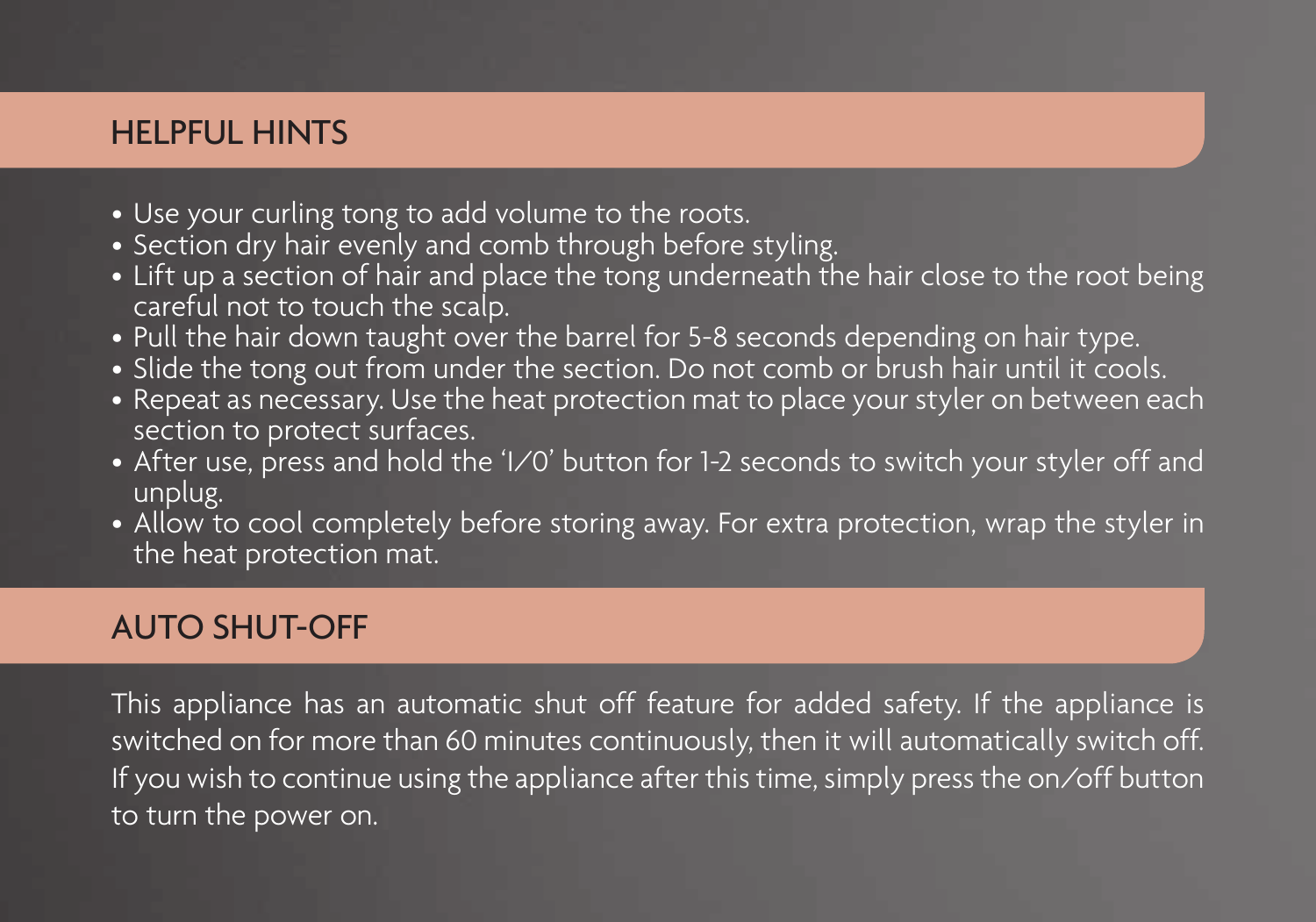### LOOKING AFTER YOUR CURLING TONG

- In order for your styler to retain its top performance it is important to make sure there is no product build up on the barrel. When the styler is completely cool and unplugged, use a damp cloth over the surface of the barrel to wipe away any styling product.
- Keep the power cord away from the hot barrel at all times.
- Before storing away, always allow the barrel to cool down and place in the heat mat provided for extra protection.
- To prevent cord damage, do not wrap the cord around the styler always store the cord next to it.

### UK GUARANTEE

This BaByliss PRO appliance is guaranteed for salon use for 6 months.

This guarantee covers defects under normal use from date of purchase and ceases to be valid in the event of alteration or repair by unauthorised persons. If the appliance does not perform satisfactorily due to defects in materials or manufacture, it will be repaired or replaced through Conair UK After Sales Service. The Conair Group Ltd reserves the right to amend terms and specifications without prior notice. This guarantee in no way affects your statutory rights.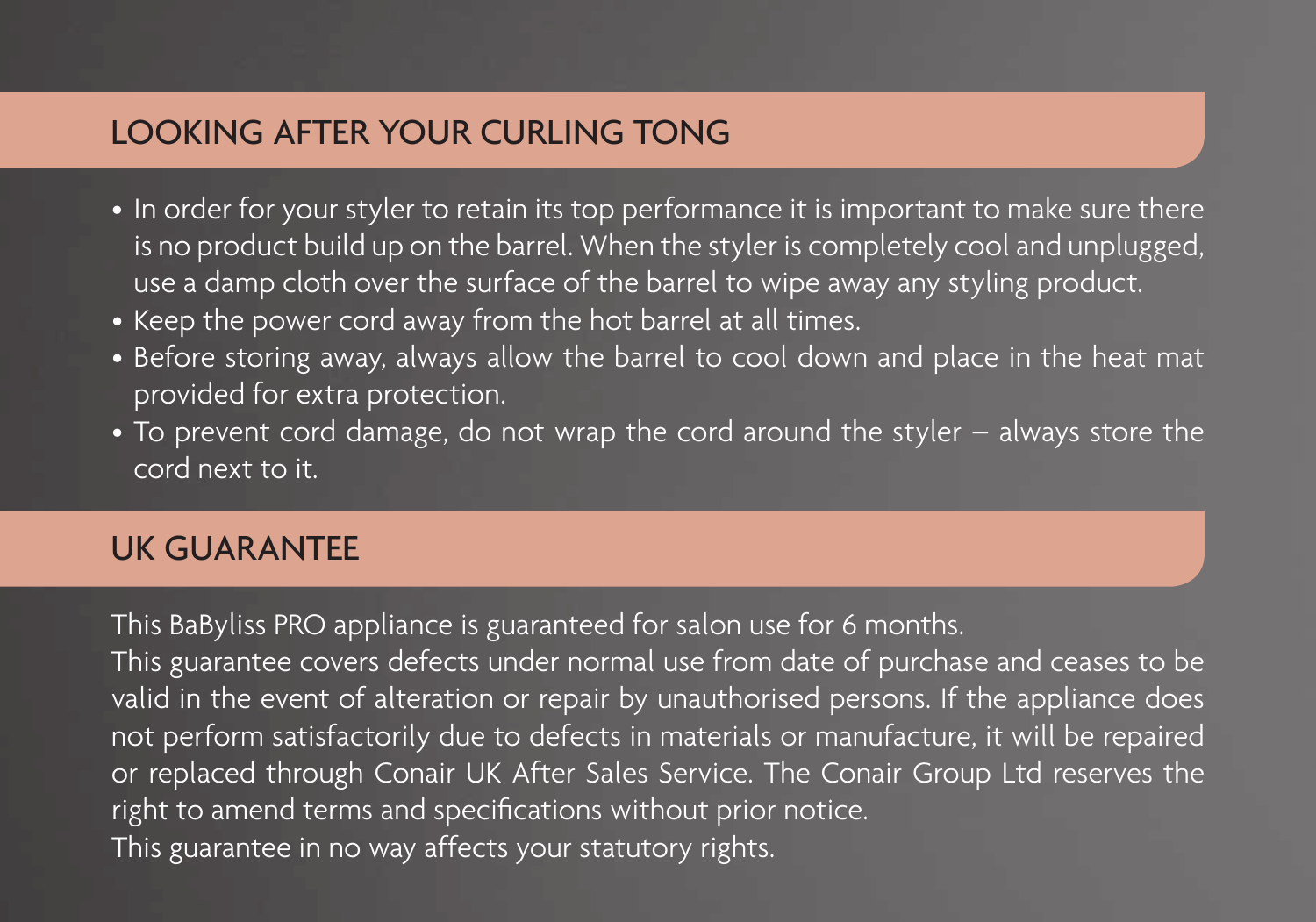#### UK AFTER SALES SERVICE

For further advice on using the appliance, contact the Conair Customer Care Line on 0870 5 133191 (09:00 to 17:00 Monday to Friday) or email your enquiry to ukinfo@conair.com.

If you should need to return your appliance to us please send it to the following address: Customer Care Centre, Conair Logistics Unit 4 Revolution Park Buckshaw Avenue Buckshaw Village Chorley PR7 7DW

Please enclose your name and address, together with a copy of proof of purchase and details of the fault.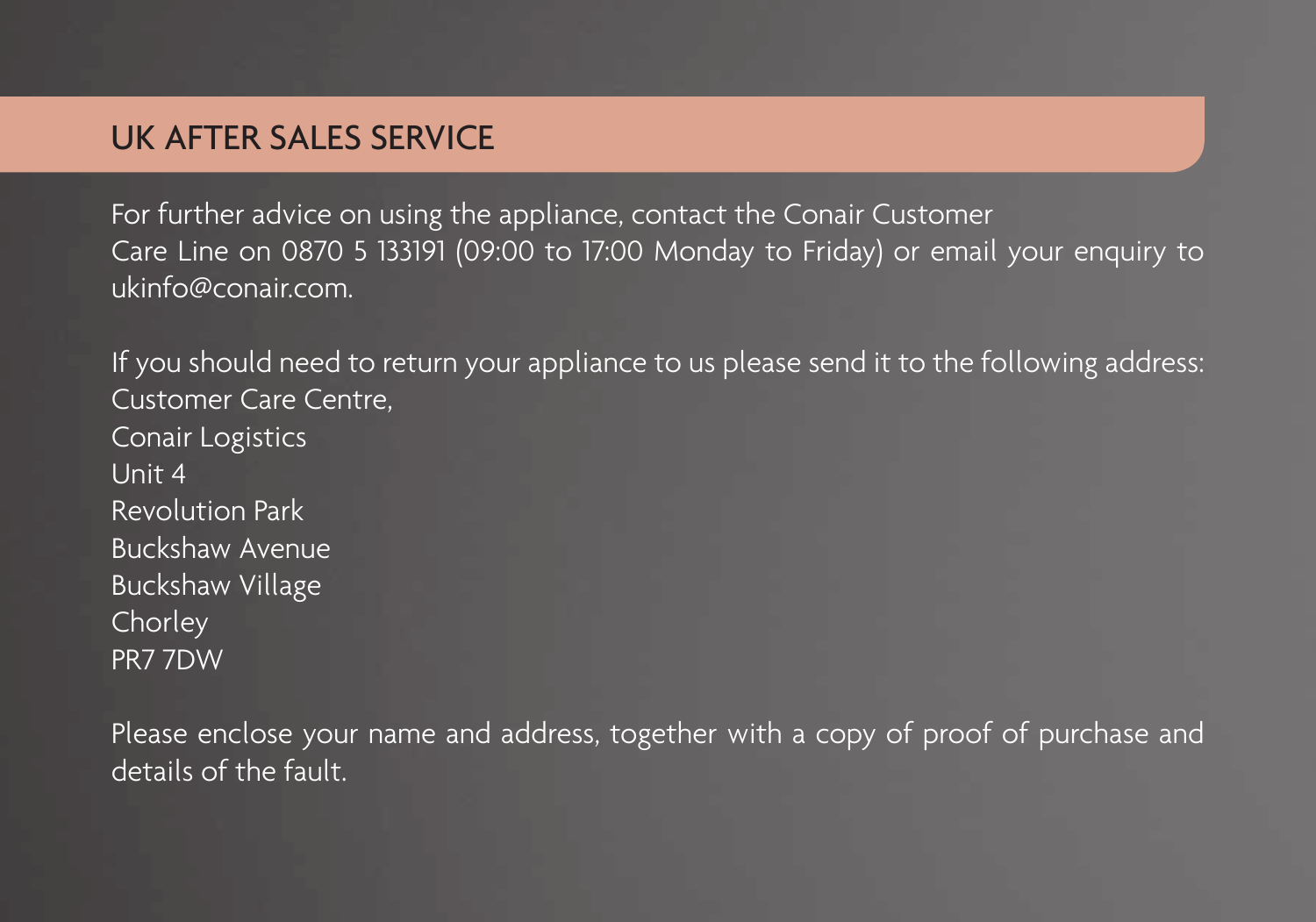# SAFE DISPOSAL

The  $\sum_{n=1}^{\infty}$  symbol on the product or on its packaging indicates that this product may not be treated as household waste. Instead it should be handed to an appropriate collection point for the recycling of Electrical and Electronic equipment. By ensuring this product is disposed of correctly, you will help prevent potential negative consequences for the environment and human health, which could otherwise be caused by inappropriate waste handling of this product. For more detailed information about the recycling of this product, please contact your local council office or your household waste disposal service.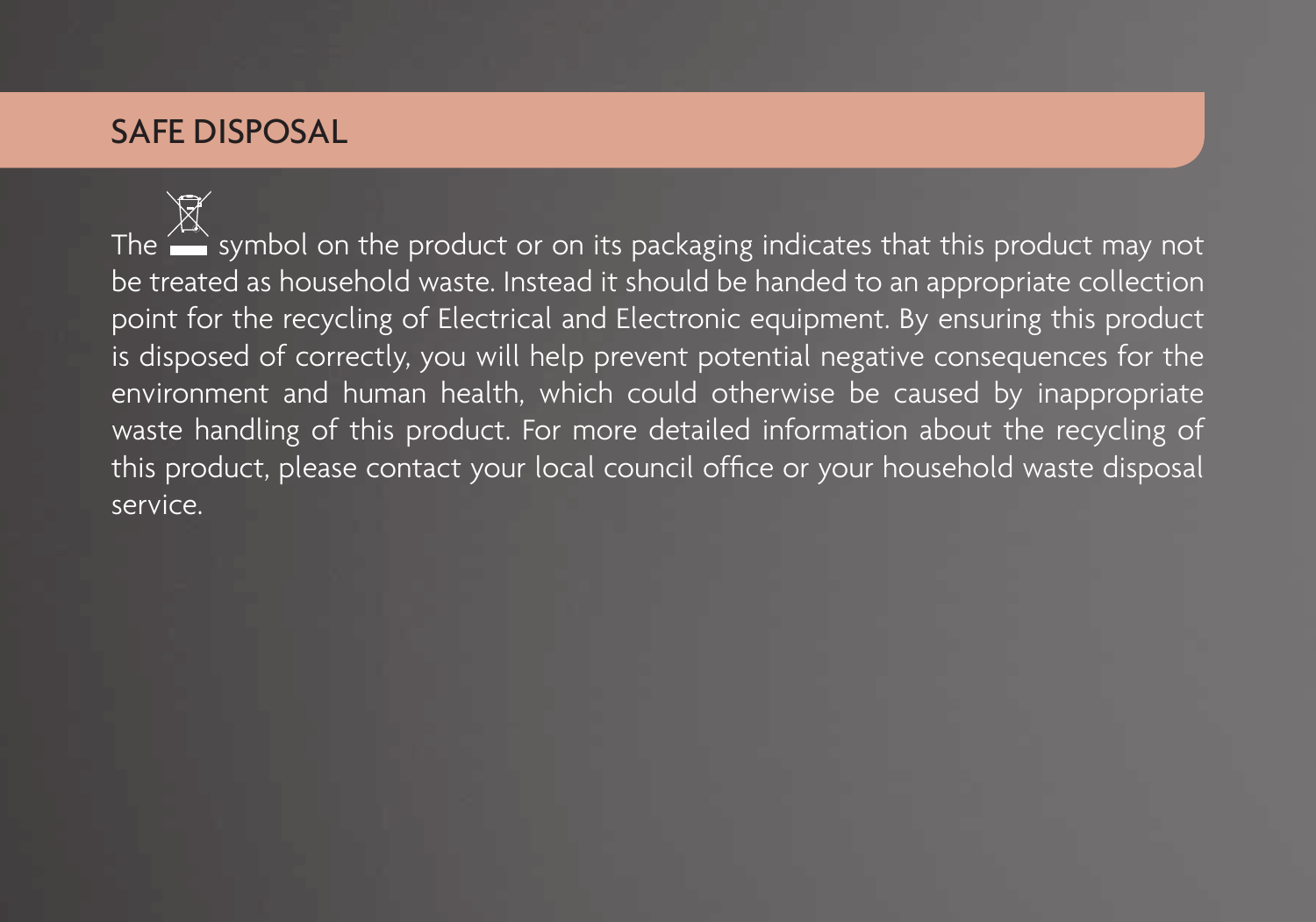### UK WIRING INSTRUCTIONS

The wires in the mains lead are coloured in accordance with the following code:

 $B$ LUE = NEUTRAL  $BROWN = IIVE$ 

- The wire which is coloured BLUE must be connected to the terminal which is marked with the letter N.
- The wire which is coloured BROWN must be connected to the terminal which is marked with the letter L.
- Neither core should be connected to the earth terminal of a three pin plug marked with the letter E or  $\perp$ .

This appliance comes fitted with a British Standard 13 amp type plug and a 3 amp fuse. It is important to always use a 3 amp fuse, should its replacement be required. If any other type of plug is used, a 5 amp fuse must be fitted at the distribution board.